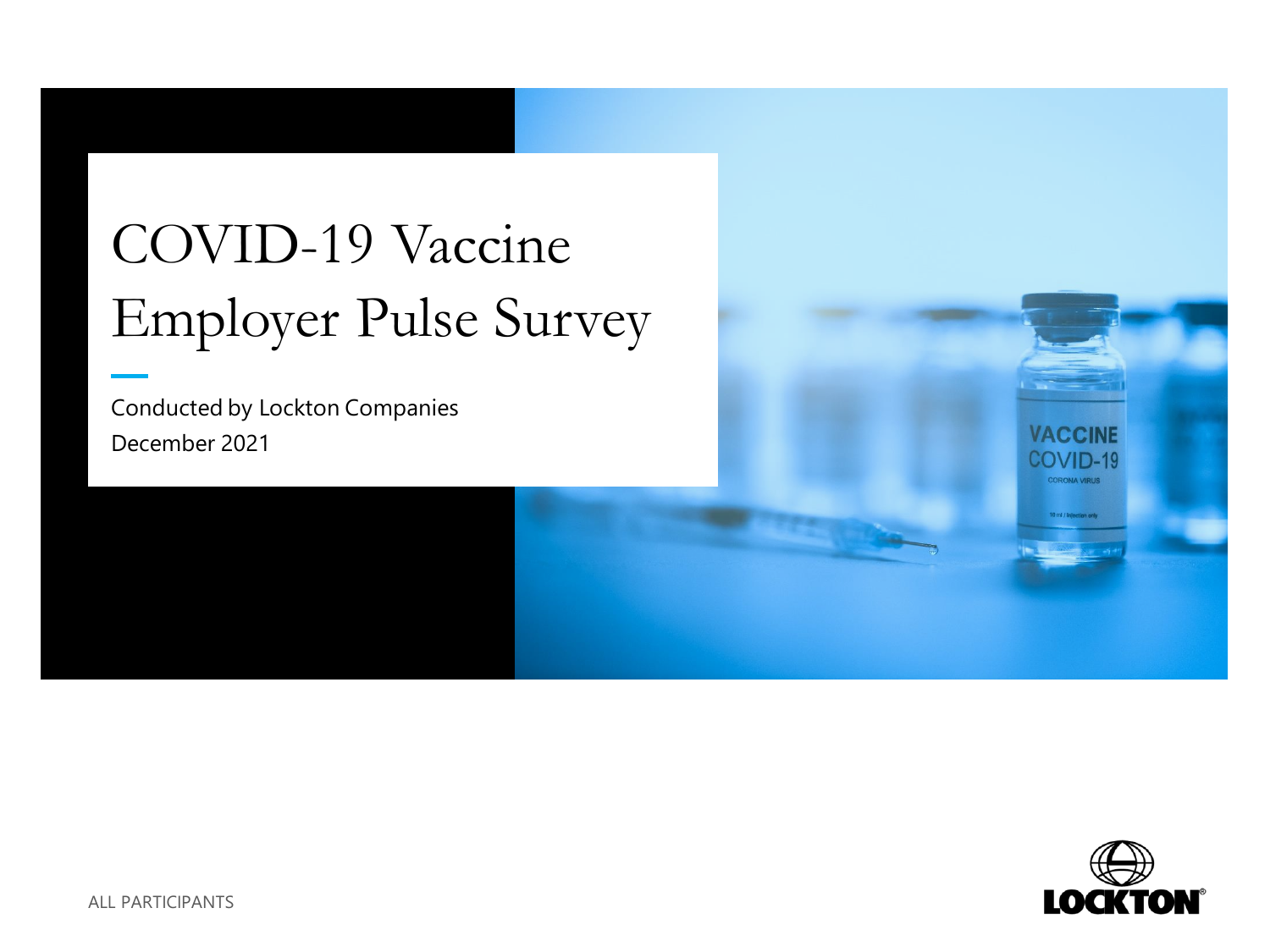*Key findings*

- For those who may fall under the OSHA ETS (if in-force), **18%** plan to require vaccination, **46%** will require weekly surveillance testing for unvaccinated employees and **36%** are undecided between mandating the vaccine and offering the testing alternative.
	- − For the **18%** of employers that reported they will require vaccination, **32%** have 500-999 employees, **29%** have 1,000-1,999 employees and **32%** have 2,000-4,999 employees.
- **53%** of employers will encourage vaccination (but with no incentive to do so) assuming no in-force federal or state vaccination mandate or similar requirement is in place.
- **63%** of employers are unlikely or very unlikely to change their response with the spread of new variants.
- **29%** of employers with employees refusing to be vaccinated without a legitimate medical or religious reason for not receiving the vaccine will permit remote work if feasible.
- **77%** of employers are or plan to track vaccination verification internally (as opposed to using a third party).
- For the **65%** of employers who have decided, **51%** of employers will voluntarily pay 100% of surveillance (i.e., non-diagnostic) COVID-19 testing while **32%** will pass the cost to the employee.

RESULTS SHOWN WERE COLLECTED DEC. 6-9, 2021.

AT THE CLOSE OF THE SURVEY, THERE WERE **629** RESPONSES.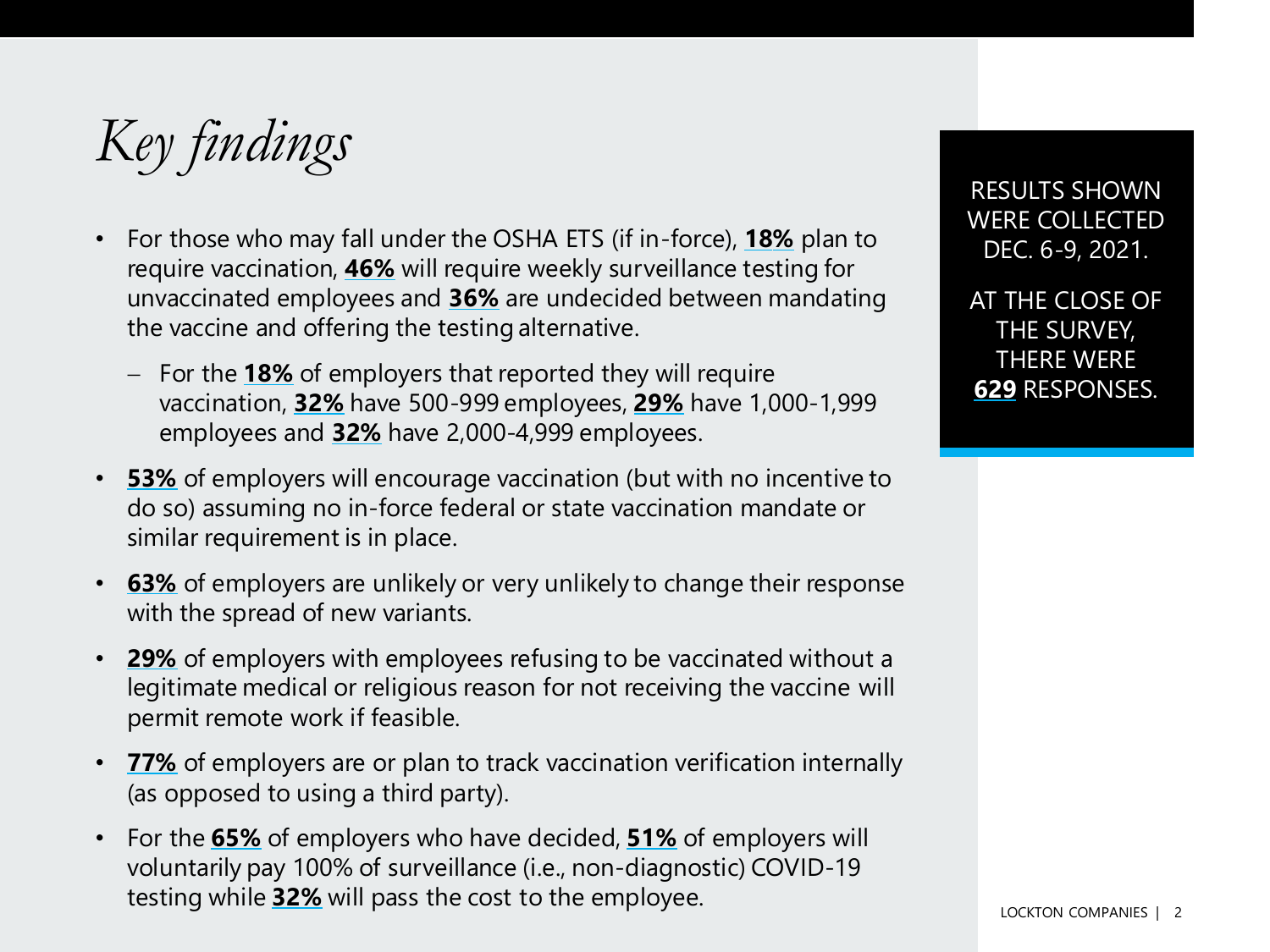#### Q: What measures have you put, or are you planning to put, into place regarding the COVID-19 vaccines<sup>1</sup>?



<sup>1</sup>Participants could select more than one response.

#### *Assumptions:*

\*Those who selected only "Comply with OSHA guidance, to the extent it is in force, requiring vaccination" would not allow a surveillance testing alternative for those who don't have a medical/religious accommodation.

\*\*Those who selected both "Comply with OSHA guidance, to the extent it is in force, requiring vaccination" and "Comply with OSHA guidance, to the extent it is in force, requiring weekly surveillance testing for unvaccinated employees" are undecided on their approach.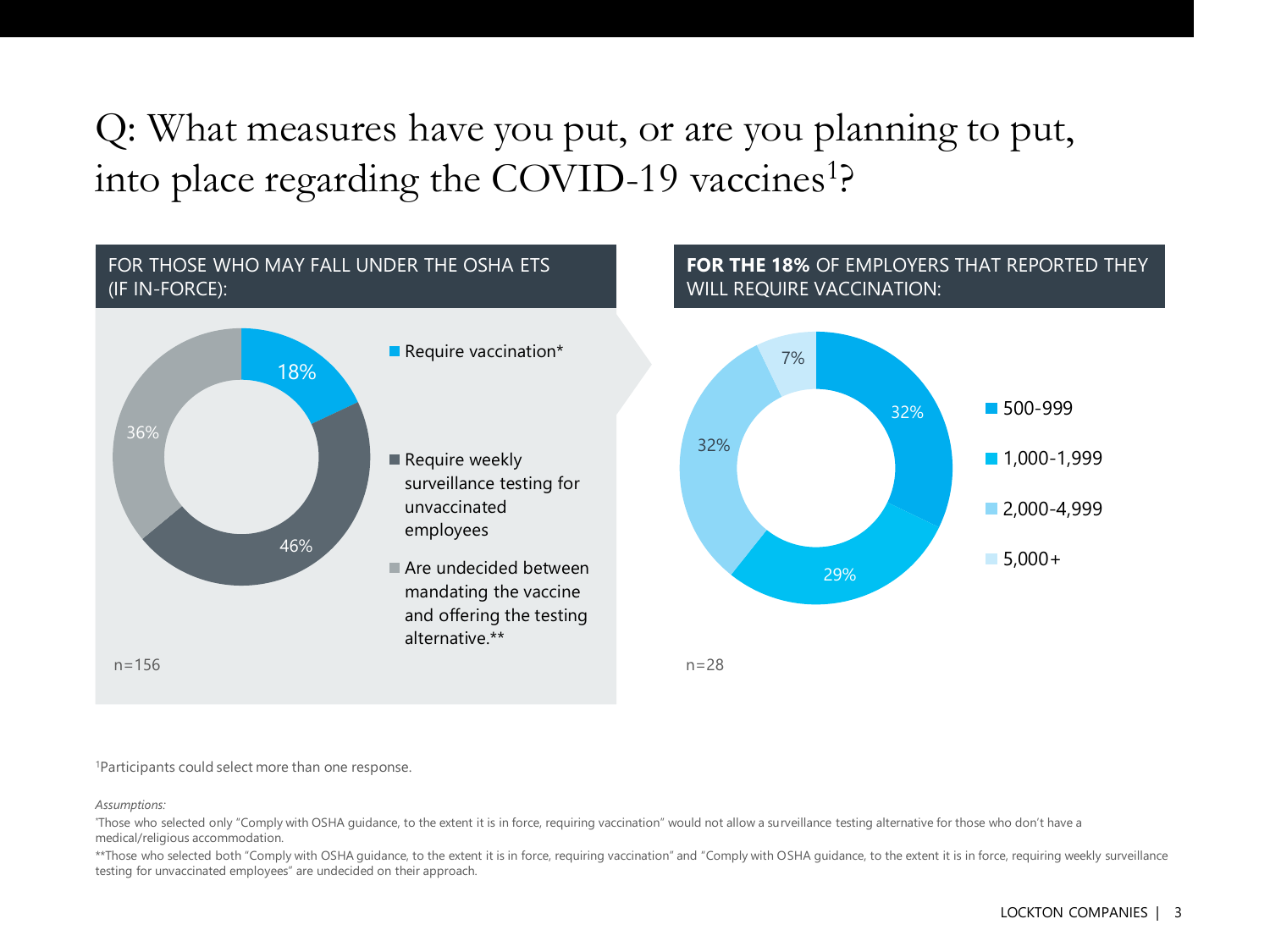### Q: What measures have you put, or are you planning to put, into place regarding the COVID-19 vaccines<sup>1</sup>?



1Participants could select more than one response.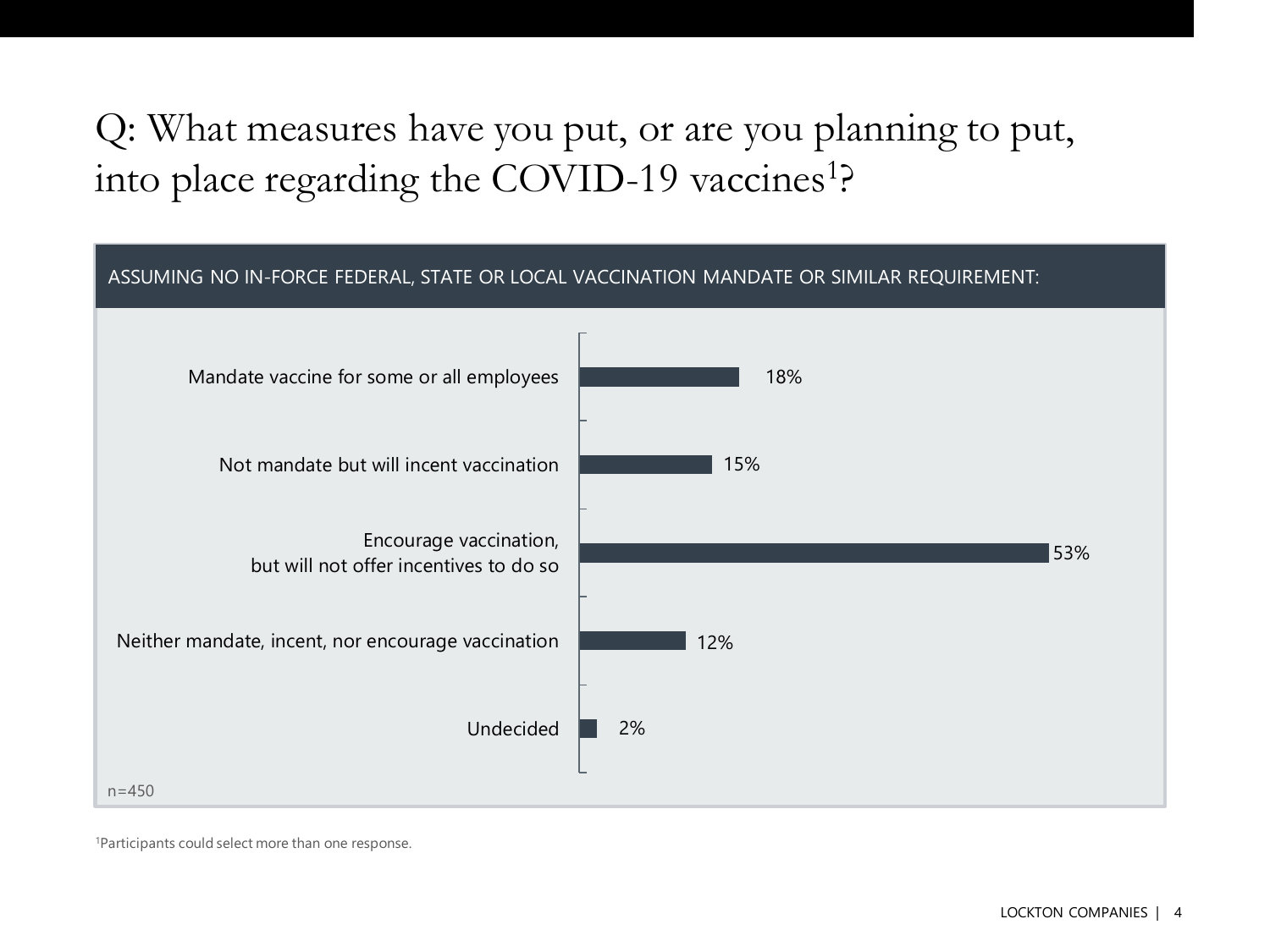Q: How likely will the measures you have put, or are you planning to put, into place regarding COVID-19 vaccines change as a result of the spread of new variants?

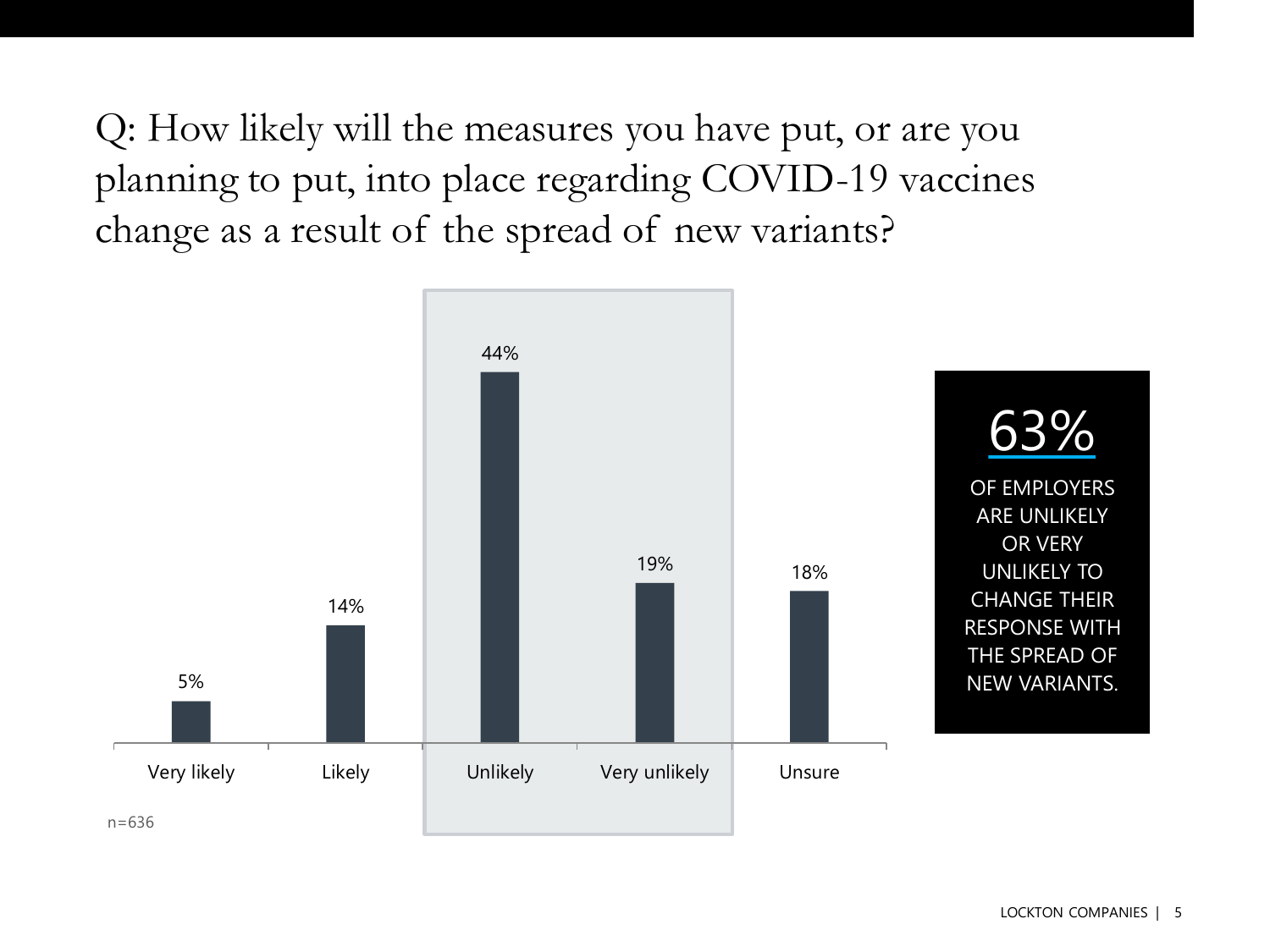Q: What consequences do you intend to impose for employees refusing to be vaccinated where they do not have a legitimate medical or religious reason for not receiving the vaccine<sup>1</sup>?



<sup>1</sup>Participants could select more than one response.

\*Followed by termination of employment if vaccination does not occur by the end of the period.

\*\*In the terms and conditions of employment based on vaccination status.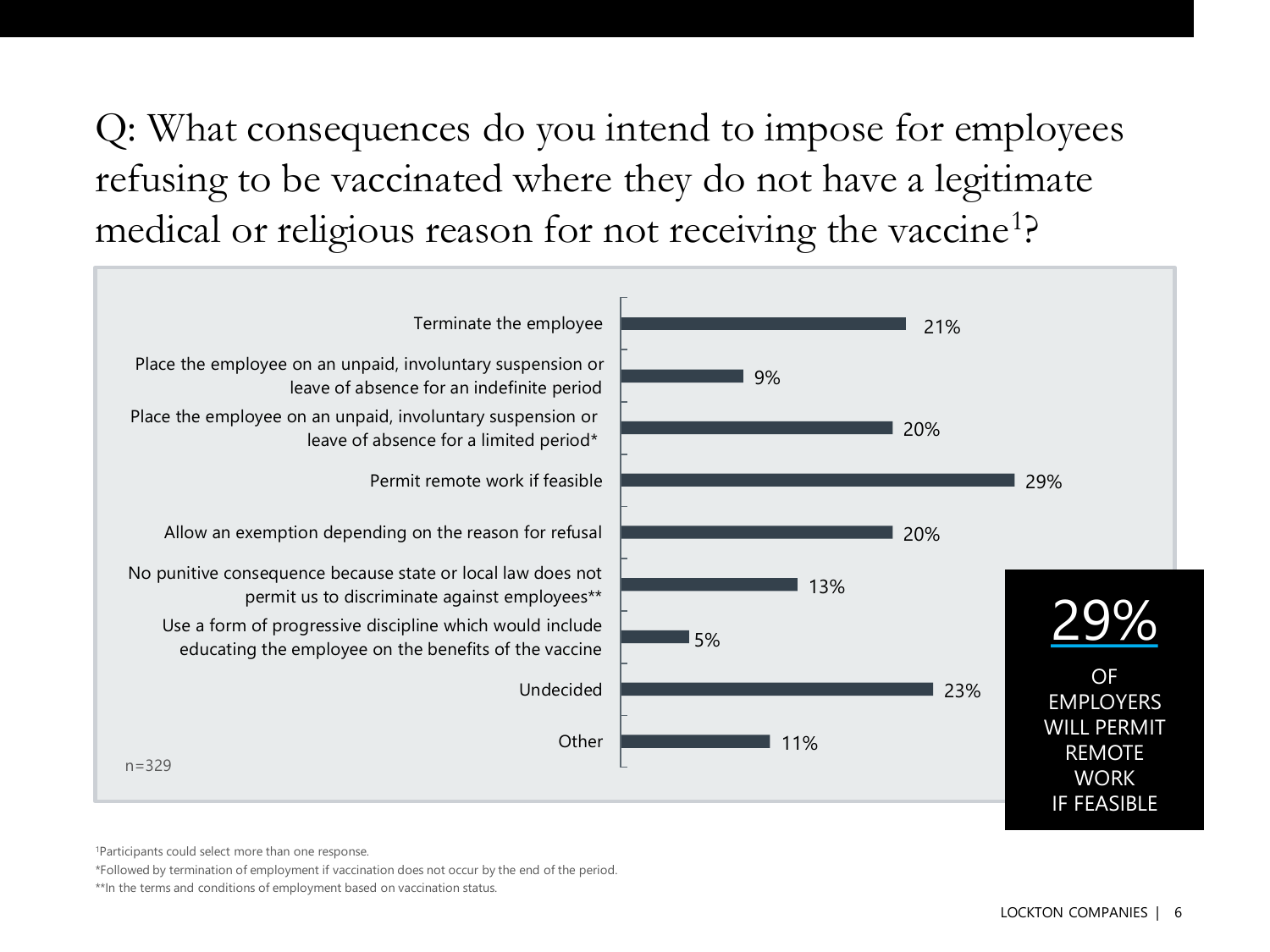#### Q: How are you currently tracking, or how do you plan to track, vaccine completion?

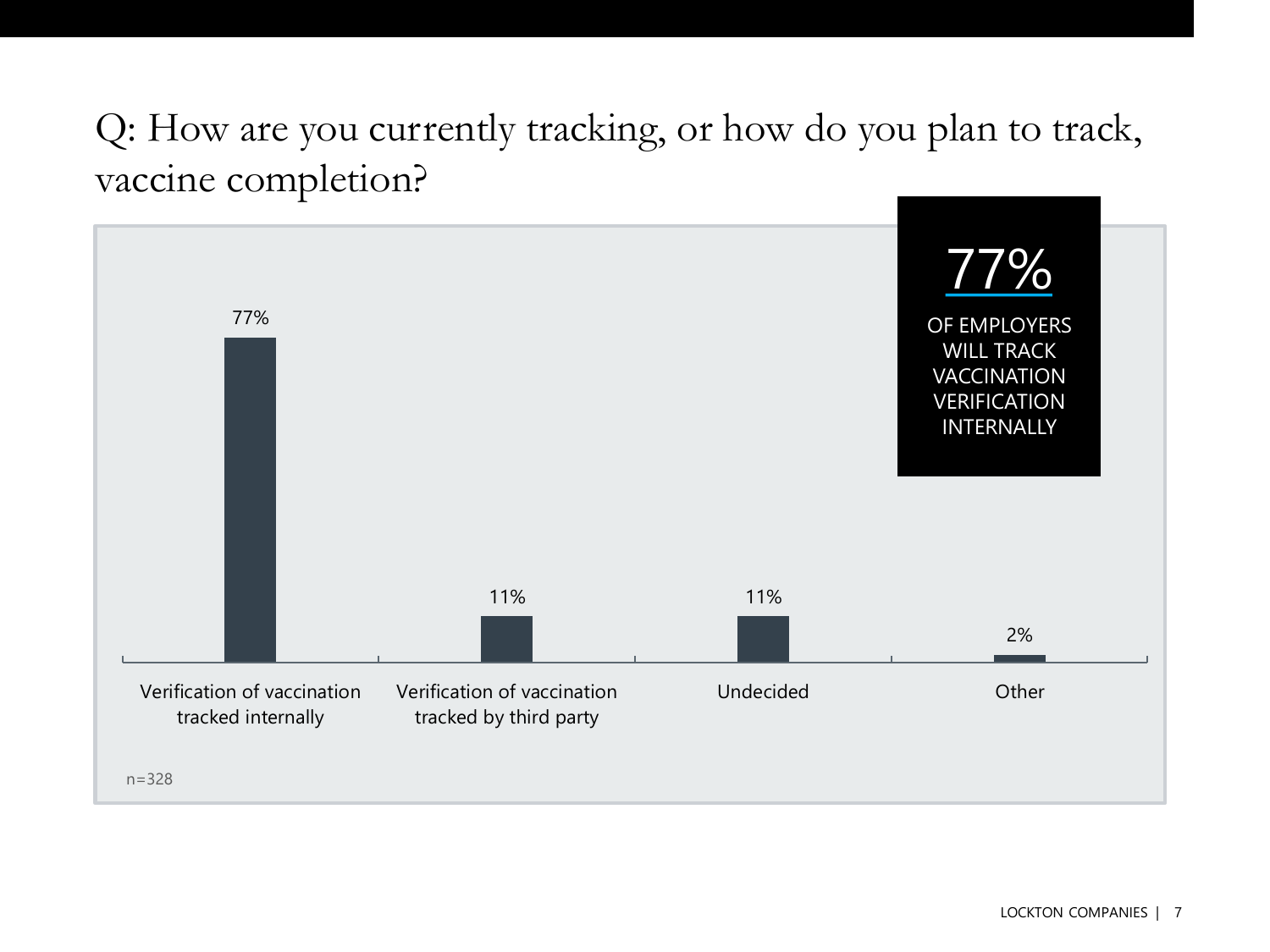## Q: Who will cover the costs associated with surveillance (i.e., non-diagnostic) COVID-19 testing?



\*That requires us (the employer) to pay for testing.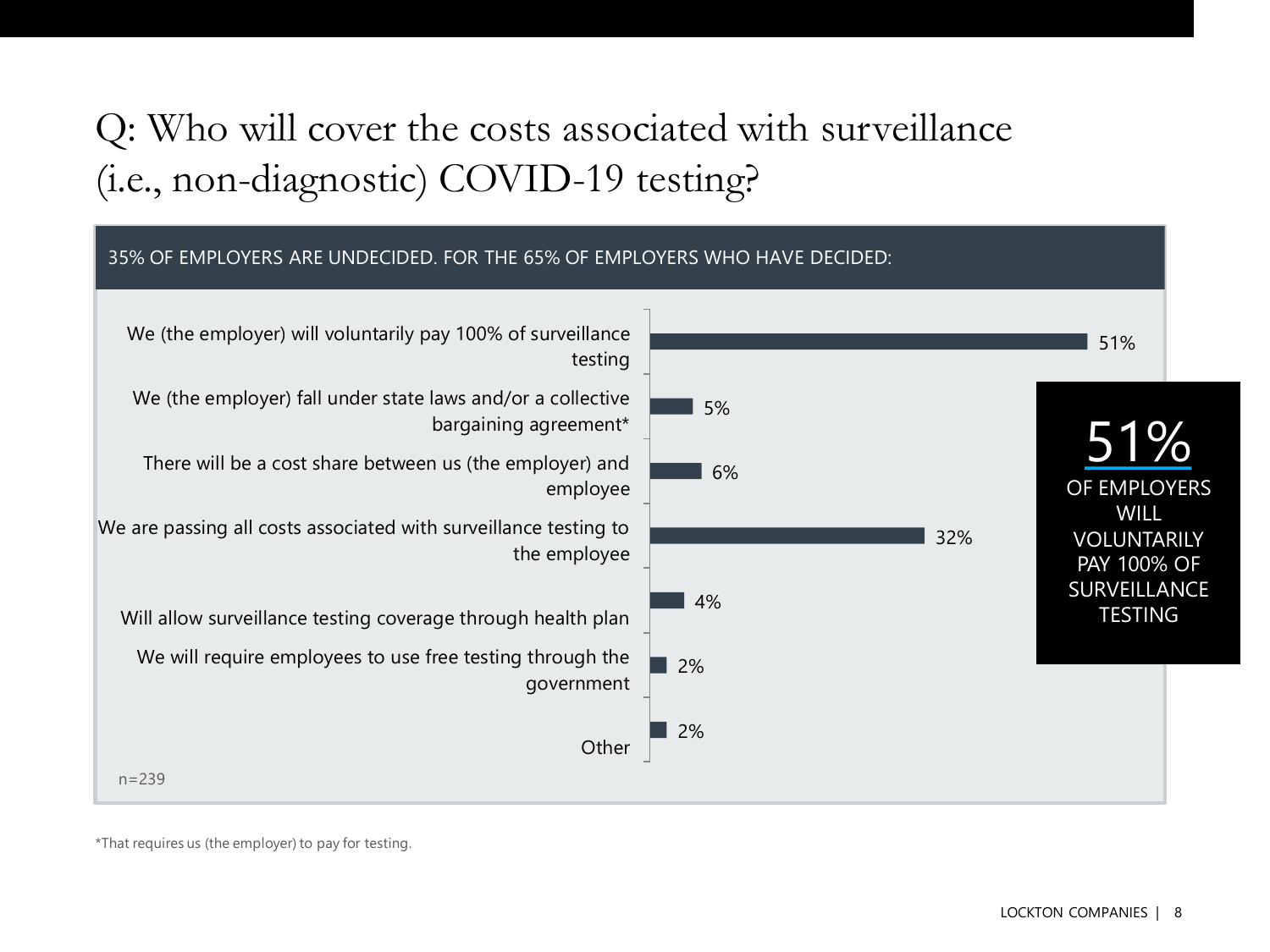## Survey participant profile





#### **INDUSTRY**

- Business services (17)
- Construction (33)
- Consulting services (11)
- Education (22)
- Financial institutions (61)
- Food manufacturing (13)
- Government services (16)
- Healthcare (not hospitals) (67)
- Manufacturing (107)
- Nonprofit (35)
- Retail (19)
- Technology (50)
- Transportation (18)
- Wholesale (22)
- Other (138)